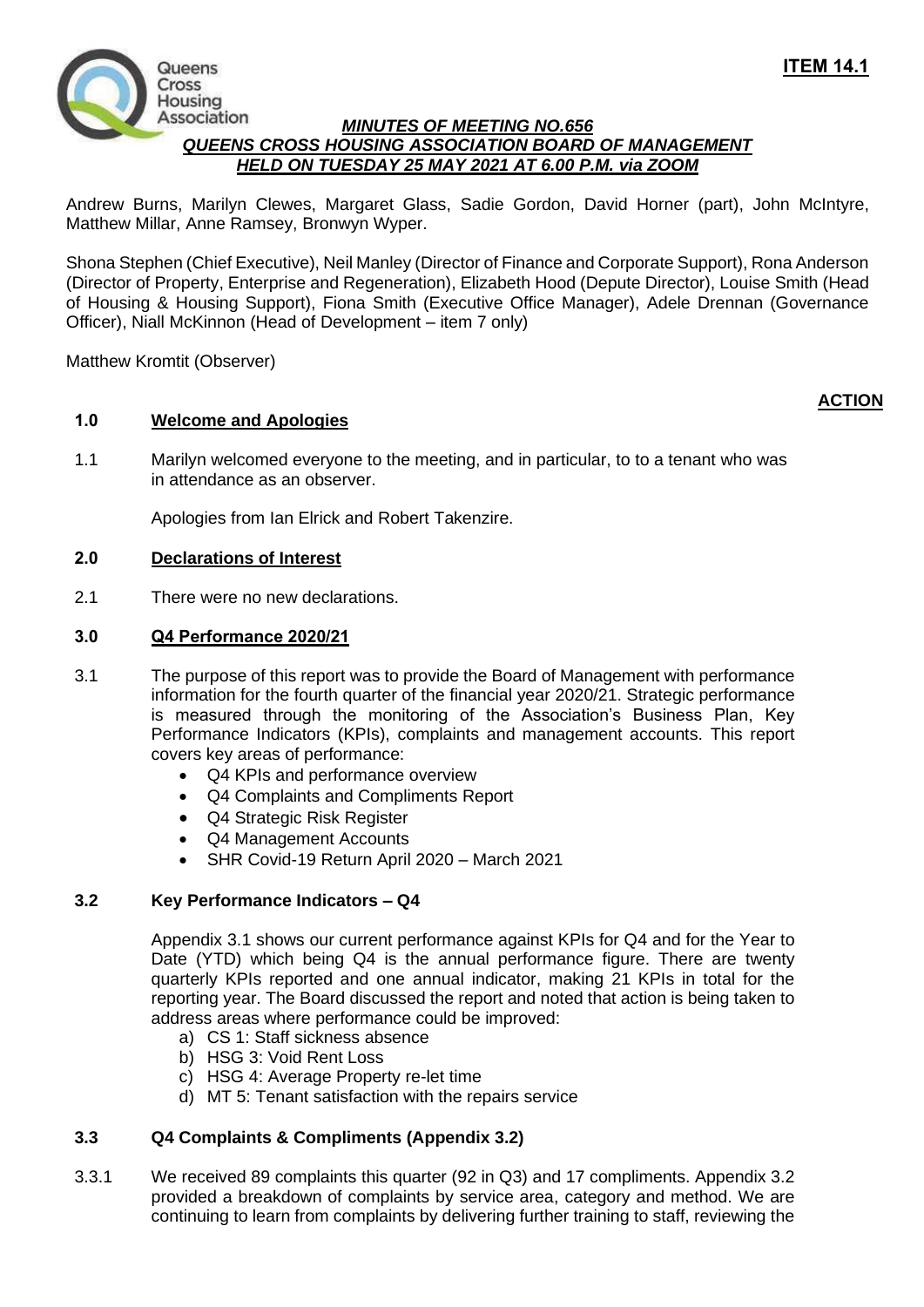communication that is issued to new tenants and carrying out a review of void standards. There was 1 complaint independently reviewed by the SPSO in this quarter however they confirmed that they are not taking the complaint any further and believed that the Association's handling was proportionate.

## **3.4 CIG and Residents Scrutiny Update – Q4**

- 3.4.1 The RTF are continuing to have 6 weekly meetings and will be presented with results from their individual appraisals undertaken in January 2021. The Board noted the activities of the Residents Task Force in Q4.
- 3.4.2 The CIGs are supporting the Participatory Budget project. An online event was held in March to announce the winning projects. Over 100 people voted and 20 attended the online event.
- 3.4.3 A joint CIG and RTF meeting was held in March to discuss the benefits of the groups working together more closely. It has been agreed to hold these meetings every 2 months.

## **3.5 Q4 Strategic Risk Register (Appendix 3.3)**

As part of the Association's risk management process, the Strategic Risk Register was attached as Appendix 3.3 and has been reviewed by the Executive Management Team.

- 3.5.1 Risk 1: Financial Reputation The Association is significantly financially impacted by the Covid 19 crisis with a significant increase in rental arrear and void rent loss and additional emerging service costs impacting both viability, service quality and reputation. The ET continue to review the cost of Covid analysis on a monthly basis.
- 3.5.2 Risk 5: Increased costs of development may impact on our ability to provide new build within existing funding and financial covenant constraints. Hamiltonhill Phase A tender price has been agreed by the Board and a Developer Agreement is to be signed.
- 3.5.3 Risk 6: SHQS-EESSH standards may not be met or affordable which may result in stock not being fit for purpose or not desirable and therefore impact on demand. We are continuing our programme of EESSH works in line with remedial plan to achieve compliance with target of 100% stock compliant by March 2022.
- 3.5.4 Risk 6: New requirements for fire safety are likely following Grenfell Tower fire. DLO resources have been increased and programme can now commence.
- 3.5.5 Risk 6: Procurement risk in identifying and managing competent contractors for large scale investment projects. Major Repairs Phase 1 has been procured with a staged contract to manage risk and we are building capacity to undertake more work in-house.
- 3.5.6 Risk 9: Factoring, impact both of private competition and or growth of debt levels for QC Factoring may hit performance. May have negative reputational impact on association service delivery. Arrears levels are being closely monitored and at the end of Q4 arrears were 5.52%.

#### **3.6 Q4 Management Accounts (Appendix 3.4)**

3.6.1 The purpose of this report was to present the financial information for the Association up to the end of Q4 2020/21 (31 March 2021). The Director of Finance & Corporate Support advised the Board that as we are in the year end process, this is a draft position and the final accounts will differ slightly from the position presented in the report.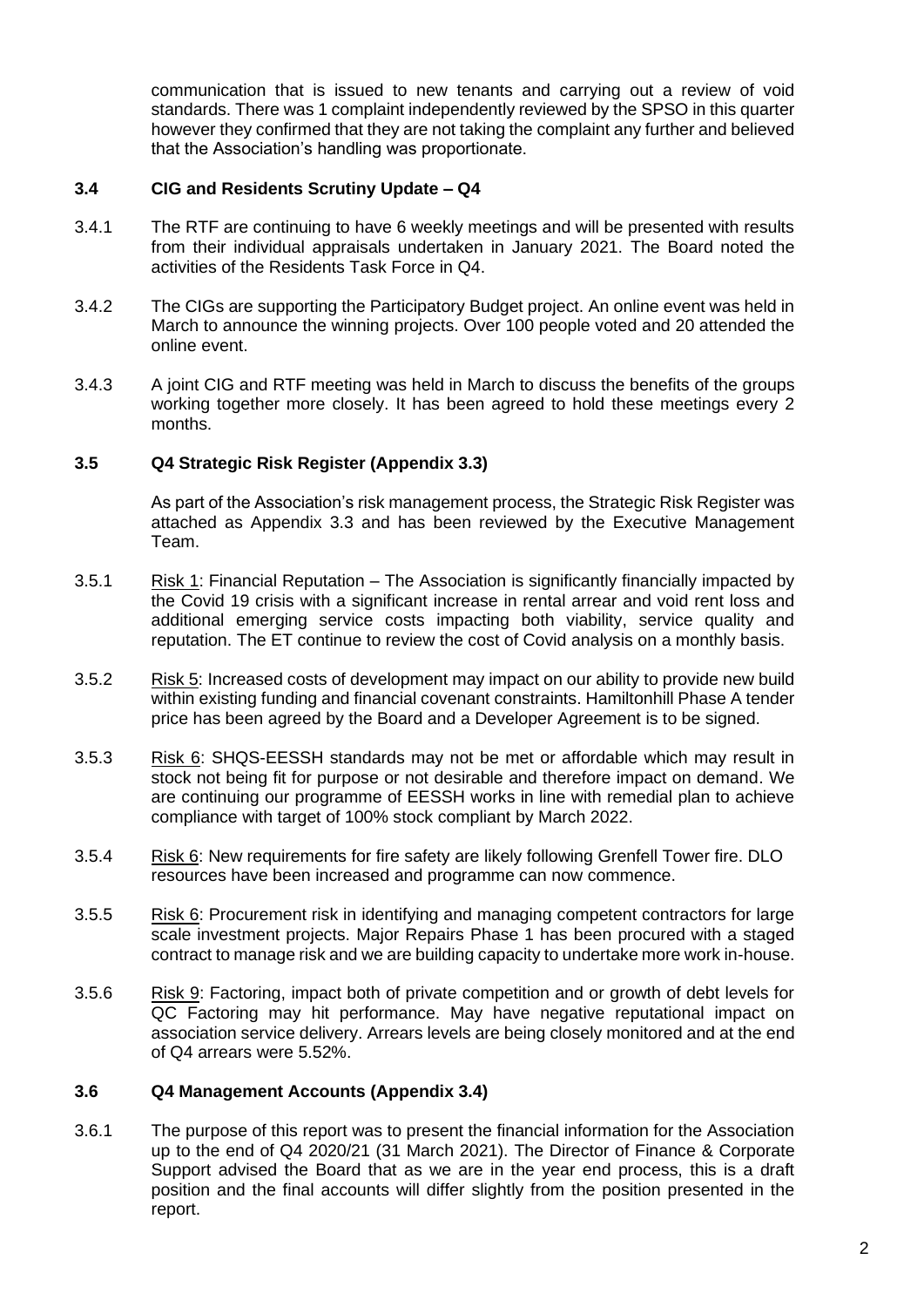- 3.6.2 The Board noted that there was a £3,022,359 surplus against forecast surplus of £1,458,685 (a £1,563,674 favourable variance to the budget target).
- 3.6.3 The detailed performance against the financial covenants was attached as Appendix 4 and shows that we are meeting the financial covenant targets required.
- 3.6.4 The financial position of the factoring subsidiary was detailed in Appendices 6 & 7 and shows a surplus to the end of Q4.The subsidiary holds a healthy cash balance.
- 3.6.5 The financial position of the Workspace subsidiary is detailed in Appendices 8 & 9 and shows a surplus to the end of Q4. The subsidiary holds a health cash balance.
- 3.6.6 The financial position of our development and investment programmes were detailed in Appendices 10 & 11. The Board noted that we don't have the staff resources to take last years' programme and deliver it on top of what is planned for this year, and we need to set realistic expectations for our tenants so that they know when investment works are due to be carried out to their homes.

#### **3.7 SHR Covid-19 Return April 2020 – March 2021**

- 3.7.1 In addition to the Q4 performance reports Neil Manley, Director of Finance & Corporate Support delivered a presentation to the Board which showed our Covid-19 return to SHR for the period April 2020 to March 2021 as well as a comparison with our local peers.
- 3.7.1 The Board noted that:
	- a) We had a similar absence trend to other RSL's.
	- b) We are reasonably well positioned in relation to our % of gross rent arrears and this is perhaps due to more focus on rent arrears during lockdown whilst staff have been working from home.
	- c) Our rent arrears trend has remained stable throughout the year.
	- d) Our empty homes on the last day of March shows that the impact of Covid has been felt across the sector however it was noted that this is only a snapshot on that particular day, and perhaps wasn't the greatest indicator.
	- e) Our empty homes trend has been relatively stable compared to some of our other peers.
	- f) We have let the highest number of section 5's compared to our peers which is very positive and demonstrates the hard work that has gone into this.
- 3.7.2 The Board discussed the stats and recognised the hard work of staff throughout the year, particularly in relation to our % of gross rent arrears.

#### **4.0 ASB End of Year Report**

- 4.1 The purpose of this report was for the Board to note the performance outcomes for reports of anti-social behaviour in 2020/21, note the objectives for 2021/22, and approve the revised Hate Crime and Domestic Abuse guidance documents (in the portal) which fall under the Anti-Social Behaviour Policy.
- 4.2 Anti-social behaviour complaints increased by 33% from last year with noise being the most common reason for complaints. Whilst lockdown had a significant impact on our tenants resulting in more complaints, the improvements to our recording and monitoring systems have also helped evidence this. Ongoing data collection and analysis next year will be able to identify this trend further.
- 4.3 The number of ASB complaints per month, per neighbourhood, was detailed at section 3.1 of the report and section 3.2 detailed the reasons for reporting ASB.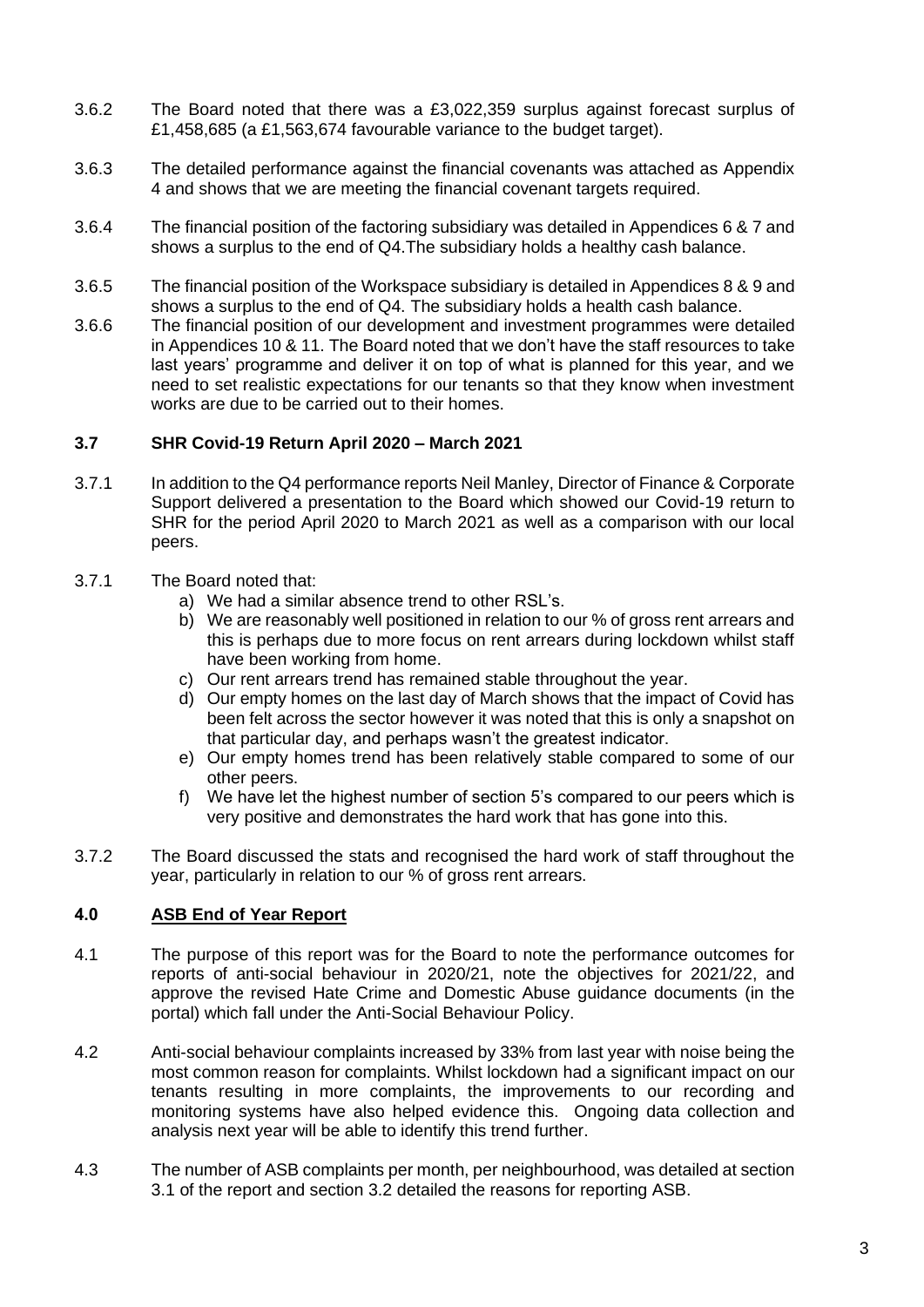- 4.4 In 2020/21, we directly received 9 complaints of Hate Crime and during lockdown, incidents of domestic abuse were also a major concern.
- 4.5 The Board recognised that safe neighbourhoods and tackling anti-social behaviour is a priority for our tenants and customers and noted that this will be a key objective for the Housing Service Plan and the 2020-25 Business Plan. The Board discussed the challenges of dealing with ASB complaints and noted the actions we propose to take this year in relation to this which were set out at section 4 of the report.
- 4.6 Following a discussion, the Board:
	- a) Noted the outcomes of anti-social behaviour complaints for 2020/21 and the challenges experienced during lockdown.
	- b) Noted the objectives for 2021/22 which are centered on feedback from customers – highlighting improvement in their community and management of anti-social behaviour as key priorities.
	- c) Approved the revised Hate Crime and Domestic Abuse guidance documents.

## **5.0 FT Arears Write-Off Report**

- 5.1 The purpose of this report was for the Board to approve the recommendations set out at section 1 of the report.
- 5.2 In accordance with the Rent Arrears Policy, the Association pursues all former tenant arrears cases. Each case is regularly reviewed up to the point where there is no prospect of recovery, or it becomes financially unviable to pursue the debt.
- 5.3 The breakdown of arrears by housing area was detailed at section 3.2 of the report, with a full breakdown of individual rent arrears set out in Appendix 1. The Association's Financial Inclusion team have actively assisted in maximising the uptake of benefits and preventing arrears particularly for those tenants on low to medium incomes, and where appropriate, cases proposed for debt write off have been passed to Network Credit Services, the Association's current debt recovery agent. Any monies recovered are credited to the former tenant's account.
- 5.4 To ensure that our accounts are adjusted and accurate before the end of the financial year, it was also proposed that the timing of the write- off exercise is changed to August and February of each financial year rather than November and May.
- 5.5 The Board:
	- a) Approved the write off of former tenant arrears detailed in Appendix 1 of the report in line with the Association's rent arrears policy and the finance department's account management procedures.
	- b) Noted the arrears that had already been written off in November 2021 for Q1 and Q2.
	- c) Noted the total amount of former tenant write-off for the financial year 2020/21.
	- d) Agreed to adjust the timing of the non-recoverable rent arrears report to August and February each year to enable the rent account to be adjusted during Q4 of the same financial year.

# **6.0 Annual Return on the Charter (ARC) 2020-21**

- 6.1 The purpose of this report was to present the draft 2020-21 ARC submission to the Board for approval.
- 6.2 The ARC demonstrates a Social Housing Landlord's performance against the Social Housing Charter and is used for benchmarking performance between RSL's.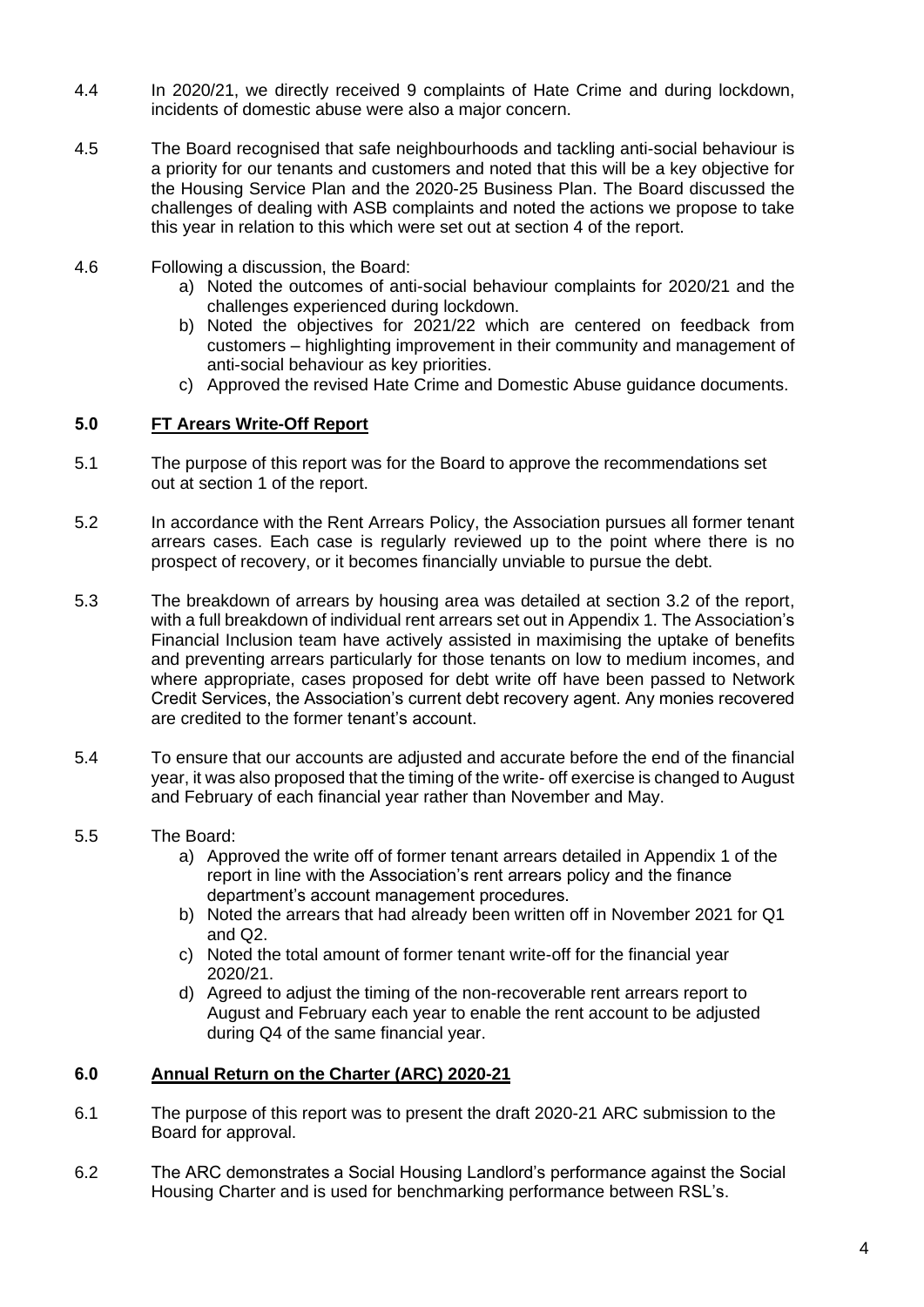- 6.3 The Board gave consideration to the two documents that had been placed in the portal in advance of the meeting:
	- Appendix  $1 A$  PowerPoint presentation giving an overview of the data input into the portal (showing a comparison between 2020/21 and 2019/20.
	- Appendix 2 Full Charter return in PDF format.
- 6.4 Following a brief discussion, the Board:
	- a) Approved the final ARC submission to the SHR.
	- b) Noted that the submission was due on 31 May, however due to the public holiday this will be submitted by the Director of Finance & Corporate Support on Friday 28 May.

## **7.0 Development Programme 2021-22**

- 7.1 The purpose of this report was the Board to note the grant funding for the Association's Development Programme in 2021-22, and to seek Board approval for the commitment to the Development Agreement between the Association and Urban Union to facilitate the provision of housing for sale as part of the masterplan proposals in Hamiltonhill.
- 7.2 The Association met with GCC NRS staff earlier in the month to discuss our programme for this year, on the basis that the Scottish Government has provided significantly more grant funding than anticipated. However, the Council did advise that the majority of the available funding would be required to fund committed projects already with grant approvals.

## 7.3 **Programme**

The Council have advised that the Association has been allocated a provisional grant planning target [GPT] of £10.595m, to be spent of the following 3 projects:

| • Hamiltonhill Phase 1 (new housing)          | £7m      |
|-----------------------------------------------|----------|
| • Hamiltonhill Grouting (south area)          | £2.5 $m$ |
| • Burnbank Gardens (acquisition & demolition) | £1.095m  |

- 7.3.1 The Phase 1 allocation was based on the Association previously agreeing to front fund costs up to £5m on the basis of the reduced grant programme. With the delay of 3 months in achieving a site start, now hoped for June, the front funding will be much reduced, and the £7m is seen as a prudent grant allocation to avoid over-committing. The grouting works, due to go on site in September, should be adequately covered by the allocated grant figure.
- 7.3.2 Burnbank Gardens has now received Planning approval for 48 units, after a protracted discussion with GCC Planning, which provides us with some comfort that the proposals can be progressed. The acquisition from the Council will hopefully conclude in the foreseeable future and allow us to progress with the demolition of the existing building.
- 7.3.3 Further potential projects may require to be front-funded by the Association, although this is likely to incur relatively minor costs. This would be subject to review at the midyear point and additional grant may then be available.

# 7.4 **Hamiltonhill Development Agreement**

7.4.1 The Association has been negotiating the terms of a Development Agreement with Urban Union for the delivery of the 350 sales units in Hamiltonhill. This Agreement is now all but finalised and requires to be approved and signed by the Board imminently to enable a construction contract to be placed and achieve the planned site start on Phase 1 in June. The principles of the Development Agreement have been considered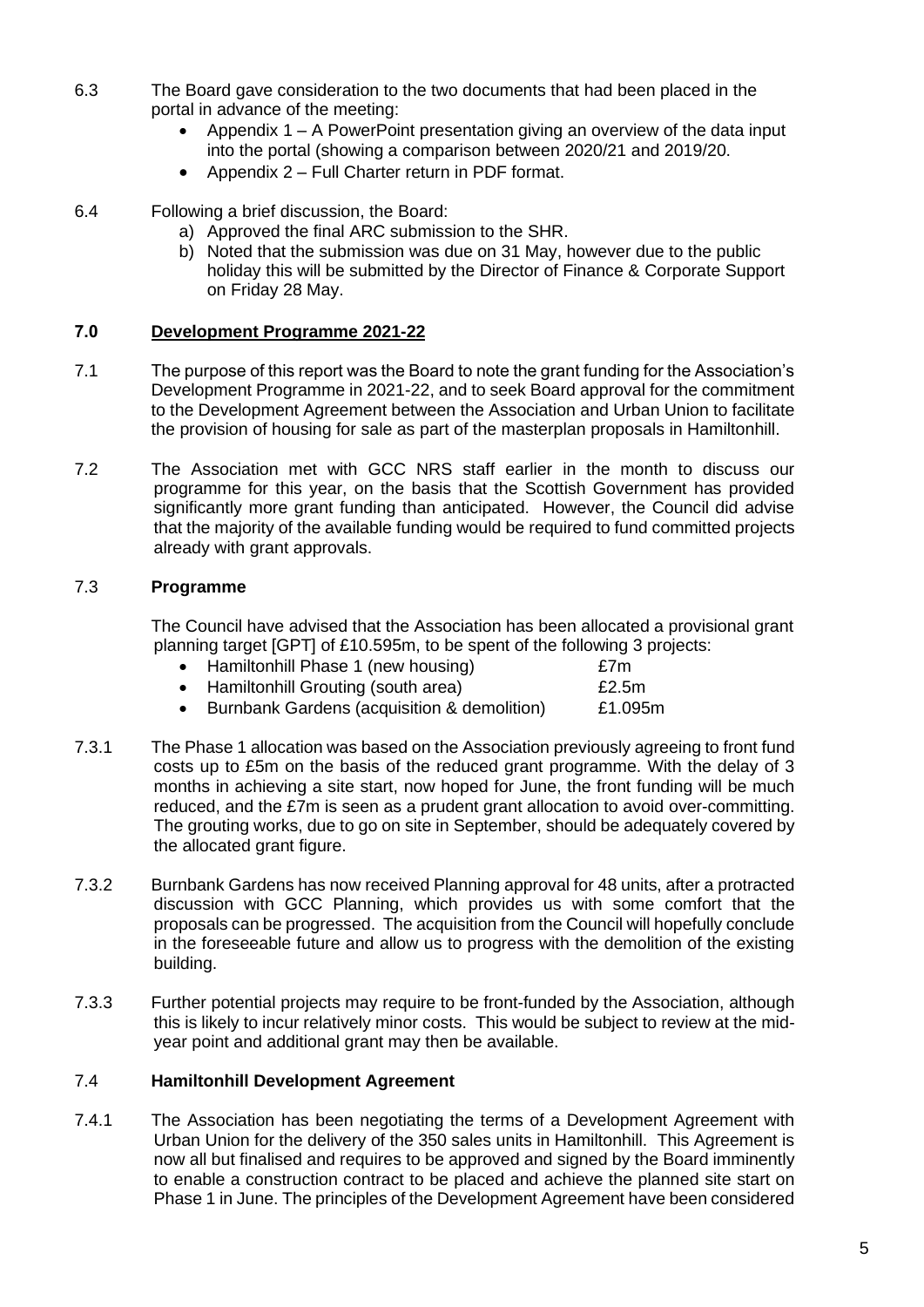by the Board previously, however the key points for the Board to note were detailed in sections 7.2 to 7.9 of the report.

- 7.4.2 The Land will remain in QCHA ownership throughout the development period and Urban Union will build on the land under a licence to occupy. On the sale of any property, the Association will transfer title to the purchaser.
- 7.4.3 Each of the 4 proposed phases will be independent and will require agreement from the parties before proceeding.. There are provisions for Urban Union to provide regular reports on progress with sales and income, to allow the Association to monitor the position over the period.
- 7.4.4 The Board noted that the Development Agreement has been designed to cover the Association's interest so there remains little significant risk under its terms, and the key issue is the recovery of costs from Urban Union which will be achieved from sales income received by them.
- 7.5 Following a discussion, the Board:
	- a) Noted the potential grant funding for the Association's Development Programme in 2021-22.
	- b) Approved the arrangements under the Development Agreement between the Association and Urban Union to facilitate the provision of housing for sale as part of the masterplan proposals in Hamiltonhill.

#### **8.0 Adoption of 2020 Model Rules**

- 8.1 The purpose of this report was for the Board to consider the information contained within the report and agree the recommendations at section 1.
- 8.2 The SHR expects the Association to update its constitution and adopt the amendments in the SFHA model rules 2020 as soon as practicably possible. The rule change must be adopted for the Board to have the option to hold a virtual AGM in September 2021 if required. Failure to adopt the 2020 Rules would need to be reported to SHR in the Annual Assurance Statement.
- 8.3 Fiona Smith, Executive Office Manager confirmed that our legal advisors, Harper MacLeod had provided a tracked changes draft of the Rules which were attached as Appendix 1 and have been updated to reflect the relevant terms of the SFHA 2020 Model Rules. There were still a few formatting issues re: text alignment etc. which will be addressed before the draft is finalised and a clean copy of the Rules will be circulated to members.
- 8.4 The changes are relatively minor and Appendix 2 details the main differences between the current Rules and the 2020 Model Rules. The Board found this document clear and helpful, and noted out intention to also circulate a copy of this document to our members.
- 8.5 To allow the SGM to take place in line with SG coronavirus guidance (at the time the SGM is called) it is intended to promote the use of the proxy vote. The Board noted that the Governance Officer was scheduled to attend the joint Community Involvement Group (CIG) that same week to explain the process to them and ensure that they have a clear understanding on what it is they are being asked to vote for.
- 8.6 Following a discussion, the Board:
	- a) Agreed the rule amendments presented in Appendix 1.
	- b) Agreed that the Secretary calls an SGM to take place on Monday 28 June 2021.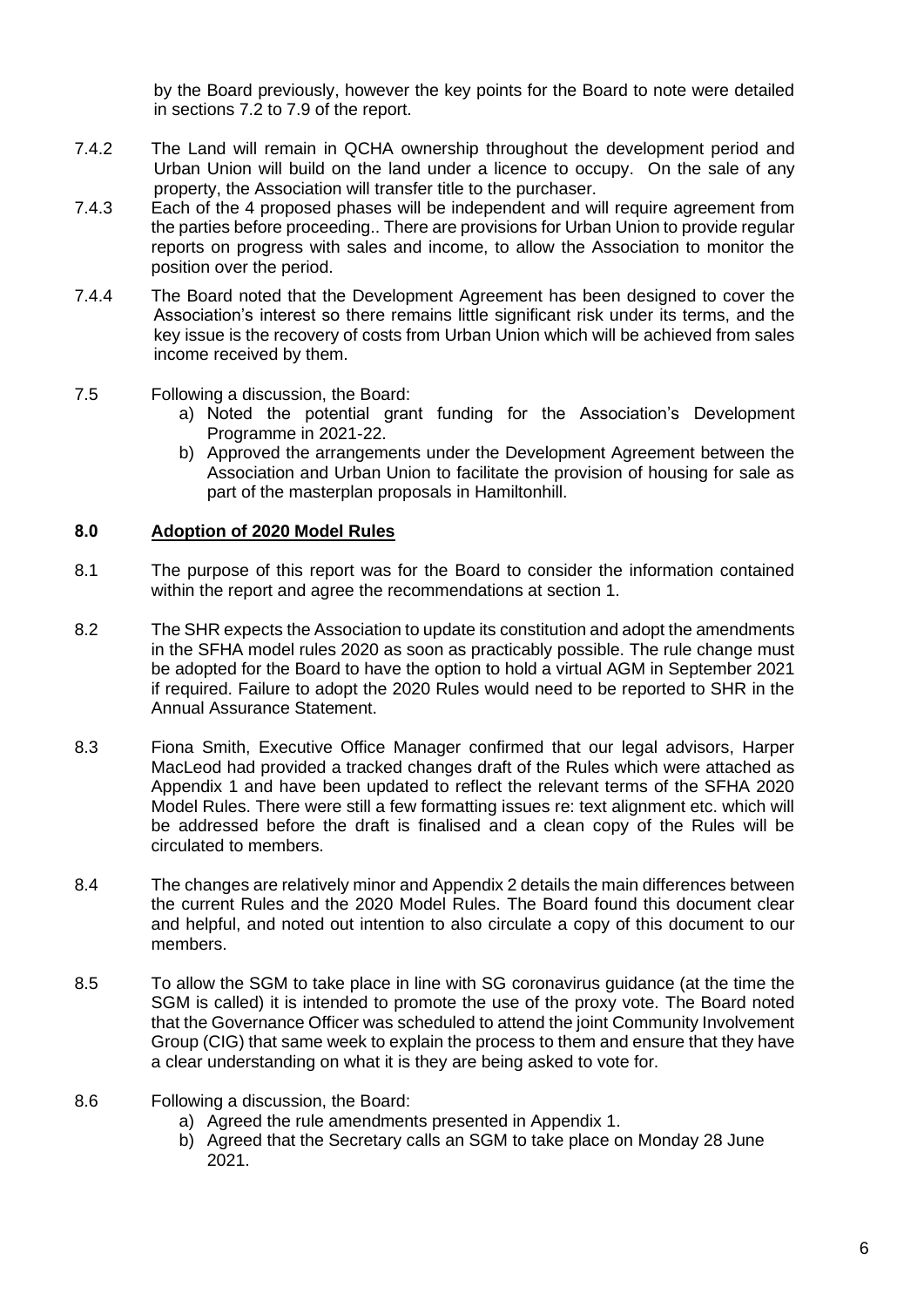# **9.0 Annual Health & Safety Report**

- 9.1 The purpose of this report was for the Board to consider the report prepared by our Health & Safety Consultant (Appendix 1).
- 9.2 This report is a review of the present position of Queens Cross Housing Association in respect of its duties under health and safety legislation for the information of the Board. This annual report looks both back to previous recommendations and forwards across the current health and safety landscape. Issues relating to the impacts of the COVID-19 virus are a central theme this year.
- 9.3 Aside from Covid, the report is also clear in terms of our safety management system and regulatory requirements. The report highlights recommendations in each area and prioritises these. The Board felt very reassured that there were no priority 1 recommendations and noted that the priority 2 and 3 recommendations will be picked up in the workplan for our in-house Health & Safety Committee in the year to ensure that these are not overlooked.
- 9.4 In response to a question raised, it was confirmed that a campaign is now underway to carry out neighbourhood inspections and that issues with prams and other large items being left in communal areas of our buildings will be picked up and dealt with as part of this campaign. Rona Anderson, Director of Property, Enterprise & Regeneration also agreed to check whether the fire alarms in closes are inspected/tested regularly and report back to the Board on this.

**Rona**

9.5 The Board noted the report.

## **10. Report from Remuneration Committee**

- 10.1 Marilyn Clewes, Chair, presented the report and confirmed that the Remuneration Committee met on 13 May to discuss reports from the Chief Executive and Eamonn Connolly, Independent Consultant, in line with the remuneration policy. Reports evidenced that all objectives and competency standards had been achieved by the CEO and all Directors over the year 2020/21 and the Committee noted and agreed the 2021/22 objectives for the CEO and Directors.
- 10.2 Marilyn confirmed that the CEO and two Directors are already at the top of their scale, therefore the Board were being asked to approve the recommendation that the Director not yet at the top of the scale receives the standard incremental progression.

The Board

- a) Agreed that the Director not yet at the top of their scale receives the standard incremental progression.
- b)

# **11.0 Good Governance Matters – Election of Office Bearers**

- 11.1 Good governance practice includes effective succession planning and Marilyn Clewes, Chair, made the Board aware of her intention to step down as Chair and from the Board around 18 months ago. This has given the Board time to plan a smooth transition and think about a potential successor who best fits the role profile and has the right skills to take the organisation forward. The Board's annual performance reviews have been taking place each year for a number of years, and have provided an opportunity for each Board Member to share their future plans and aspirations with the Chair and CEO to assist in our succession planning.
- 11.2 Fiona Smith, Executive Office Manager confirmed that the procedure for the election of office bearers had been reviewed to ensure that this was fit for purpose, and that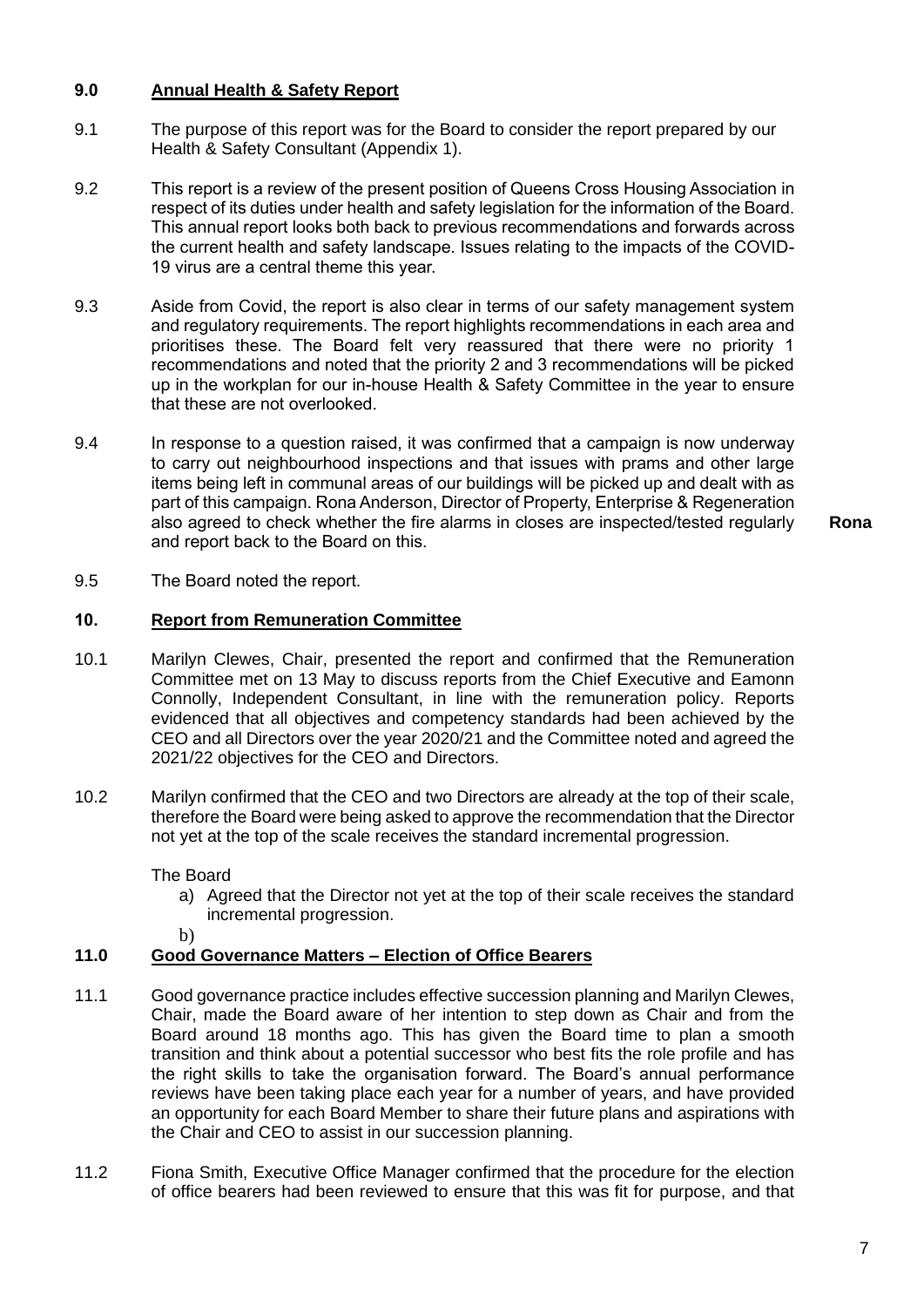this had been adjusted slightly to take account of the current circumstances as the election would usually have taken place in the Boardroom.

- 11.3 As there was a possibility that the election of a Chair would result in a further vacancy for Vice Chair, a call for nominations for both Chair and Vice Chair was issued to Board Members on 18 May. Two sole nominations were received for Chair and Vice Chair and Fiona thanked the Board for taking time to participate in the vote over the past week, confirming their full support for both nominations.
- 11.4 The Board:
	- a) Elected Andrew Burns as the new Chair (elect) of Queens Cross Housing Association.
	- b) Elected Anne Ramsey as the new Vice Chair (elect) of Queens Cross Housing Association.
	- c) Noted that the new office bearer appointments will be communicated to our members at the AGM in September.
	- d) Noted that the appointments will be formalised at the first Board meeting following the AGM when the official handover will take place.

### **12.0 Health and Safety**

- 12.1 This is an opportunity to report on safety performance, funding requirements, safety failures and any other H&S related issues, to allow the board to give all such issues due consideration.
- 12.2 Rona Anderson, Director of Property, Enterprise & Regeneration gave a brief update on two recent issues.
- 12.3 These reports are Private and Confidential and contain commercially sensitive information

#### **13.0 New Membership Applications**

13.1 There were no new membership applications for consideration.

#### **14.0 Update from Chair of Audit Committee**

14.1 John McIntyre updated the Board on the outcome of the recent Audit Committee meeting which took place on 5 May. The Committee considered 5 reports when it met which included 2 assurance reviews – tenancy sustainment which achieved reasonable assurance, and business planning which achieved substantial assurance. The Committee also considered the 2020/21 annual report which summarised the 7 audits carried out in the last year and also looked at the audit strategy and internal audit plan for the coming year. Although a follow up review highlighted that only 1 out of 21 actions had been completed, it was noted that Covid related restrictions had a significant impact on progress and implementation of these recommendations, and the Committee were satisfied that we continue to have a robust audit programme in place with strong internal controls.

#### **15.0 Minute of Meeting No. 655**

15.1 The Minutes of meeting no. 655 which took place on Tuesday 27 April were reviewed for accuracy and matters arising.

> The minute was agreed as an accurate account, proposed by Anne Ramsey and seconded by John McIntyre.